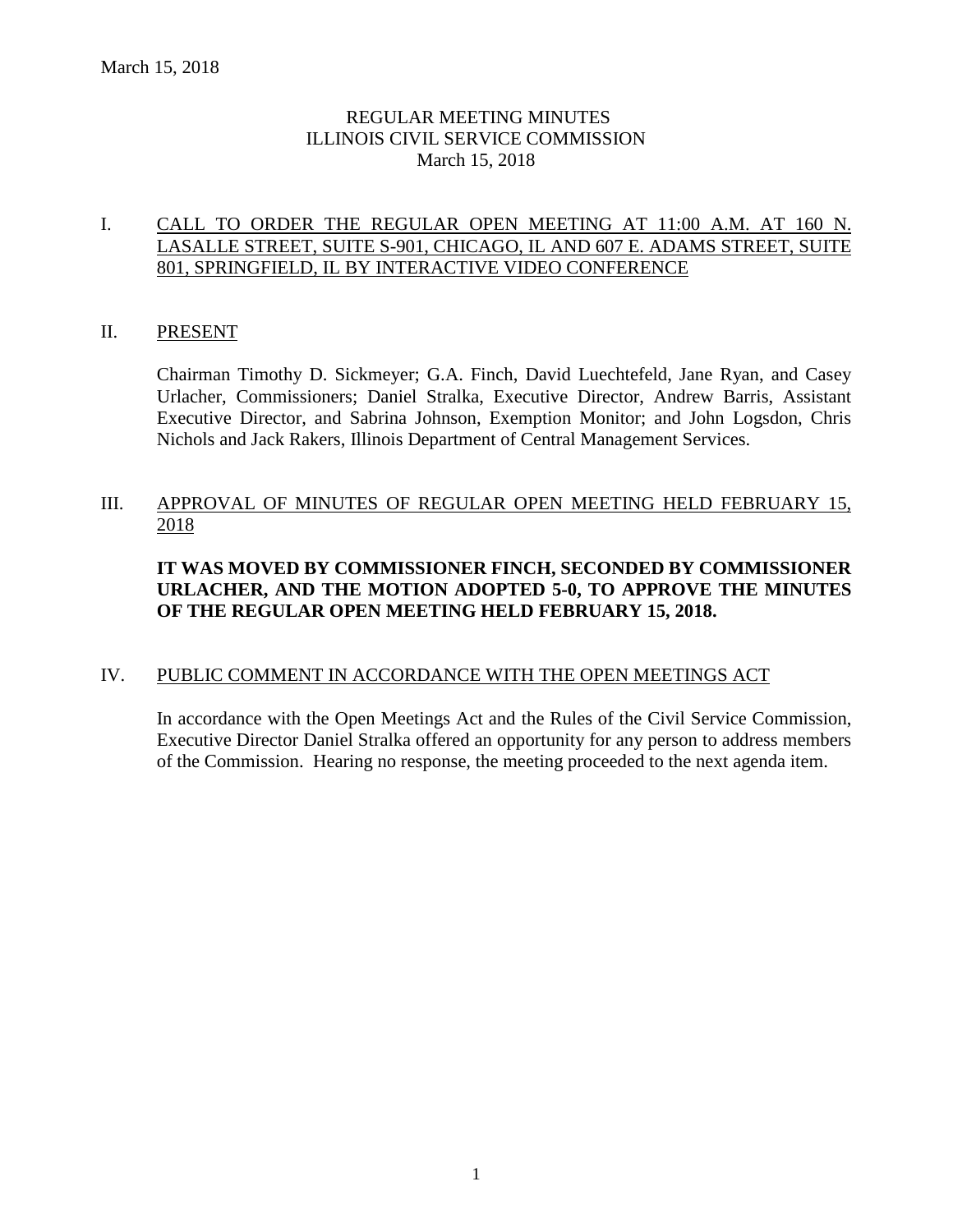#### EXEMPTIONS UNDER SECTION  $4d(3)$  OF THE PERSONNEL CODE V.

# A. Report on Exempt Positions from Department of Central Management Services

|               | Total     | Number of Exempt |
|---------------|-----------|------------------|
| <u>Agency</u> | Employees | Positions        |
|               |           |                  |
|               |           |                  |
|               |           |                  |
|               |           |                  |
|               |           |                  |
|               |           |                  |
|               |           |                  |
|               |           |                  |
|               |           |                  |
|               |           |                  |
|               |           |                  |
|               |           |                  |
|               |           |                  |
|               |           |                  |
|               |           |                  |
|               |           |                  |
|               |           |                  |
|               |           |                  |
|               |           |                  |
|               |           |                  |
|               |           |                  |
|               |           |                  |
|               |           |                  |
|               |           |                  |
|               |           |                  |
|               |           |                  |
|               |           |                  |
|               |           |                  |
|               |           |                  |
|               |           |                  |
|               |           |                  |
|               |           |                  |
|               |           |                  |
|               |           |                  |
|               |           |                  |
|               |           |                  |
|               |           |                  |
|               |           |                  |
|               |           |                  |
|               |           |                  |
|               |           |                  |
|               |           |                  |
|               |           |                  |
|               |           |                  |
|               |           |                  |
|               |           |                  |
|               |           |                  |
|               |           |                  |
|               |           |                  |
|               |           |                  |
|               |           |                  |
|               |           |                  |
|               |           |                  |
|               |           |                  |
|               |           |                  |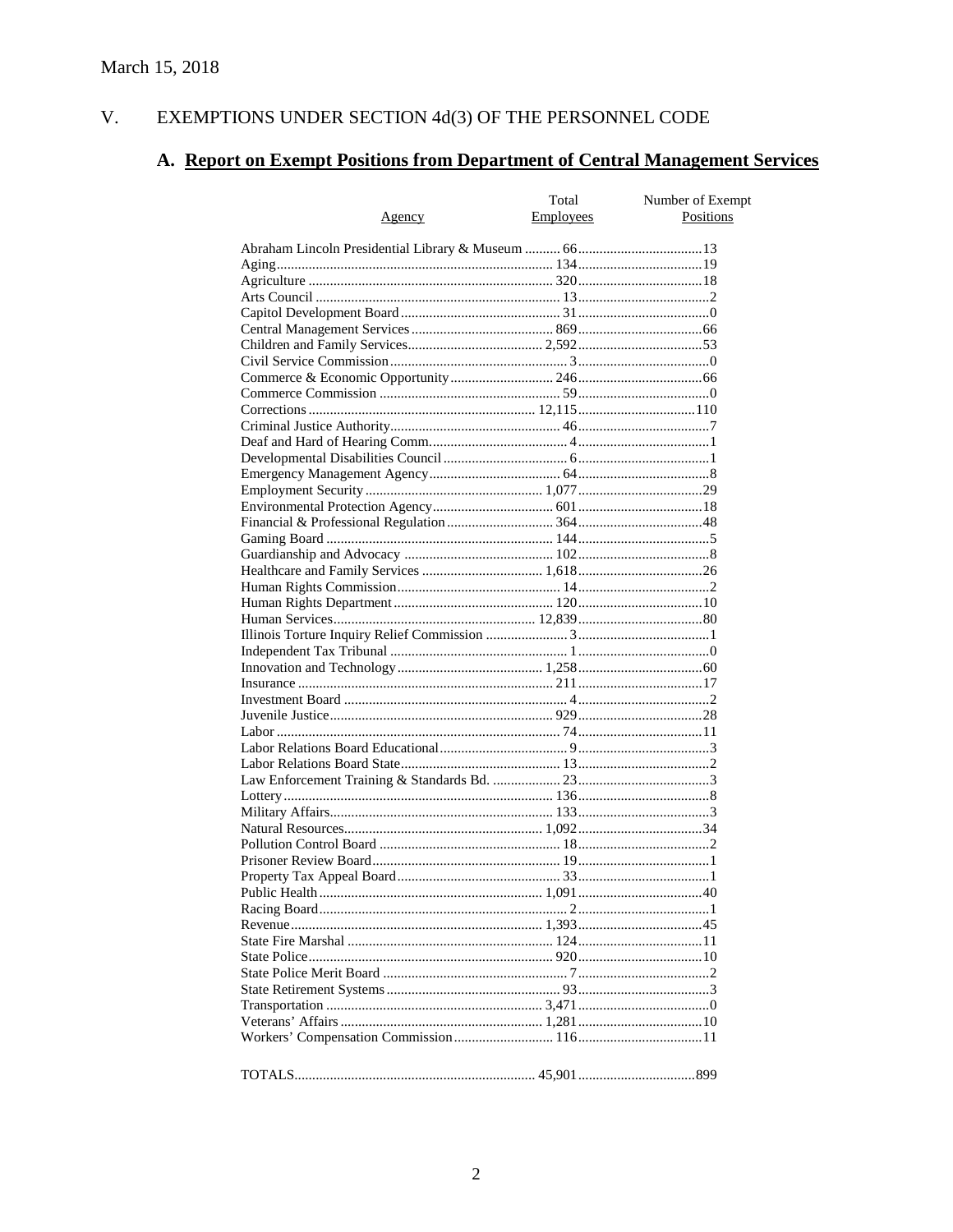## **B. Governing Rule – Section 1.142 Jurisdiction B Exemptions**

- a) The Civil Service Commission shall exercise its judgment when determining whether a position qualifies for exemption from Jurisdiction B under Section 4d(3) of the Personnel Code. The Commission will consider any or all of the following factors inherent in the position and any other factors deemed relevant to the request for exemption:
	- 1) The amount and scope of principal policy making authority;
	- 2) The amount and scope of principal policy administering authority;
	- 3) The amount of independent authority to represent the agency, board or commission to individuals, legislators, organizations or other agencies relative to programmatic responsibilities;
	- 4) The capability to bind the agency, board or commission to a course of action;
	- 5) The nature of the program for which the position has principal policy responsibility;
	- 6) The placement of the position on the organizational chart of the agency, board or commission;
	- 7) The mission, size and geographical scope of the organizational entity or program within the agency, board or commission to which the position is allocated or detailed.
- b) The Commission may, upon its own action after 30 days' notice to the Director of Central Management Services or upon the recommendation of the Director of the Department of Central Management Services, rescind the exemption of any position that no longer meets the requirements for exemption set forth in subsection (a). However, rescission of an exemption shall be approved after the Commission has determined that an adequate level of managerial control exists in exempt status that will insure responsive and accountable administrative control of the programs of the agency, board or commission.
- c) For all positions currently exempt by action of the Commission, the Director of Central Management Services shall inform the Commission promptly in writing of all changes in essential functions, reporting structure, working title, work location, position title, position number or specialized knowledge, skills, abilities, licensure or certification.
- d) Prior to granting an exemption from Jurisdiction B under Section 4d(3) of the Personnel Code, the Commission will notify the incumbent of the position, if any, of its proposed action. The incumbent may appear at the Commission meeting at which action is to be taken and present objections to the exemption request.

(Source: Amended at 34 Ill. Reg. 3485, effective March 3, 2010)

\* \* \*

## **C. None submitted**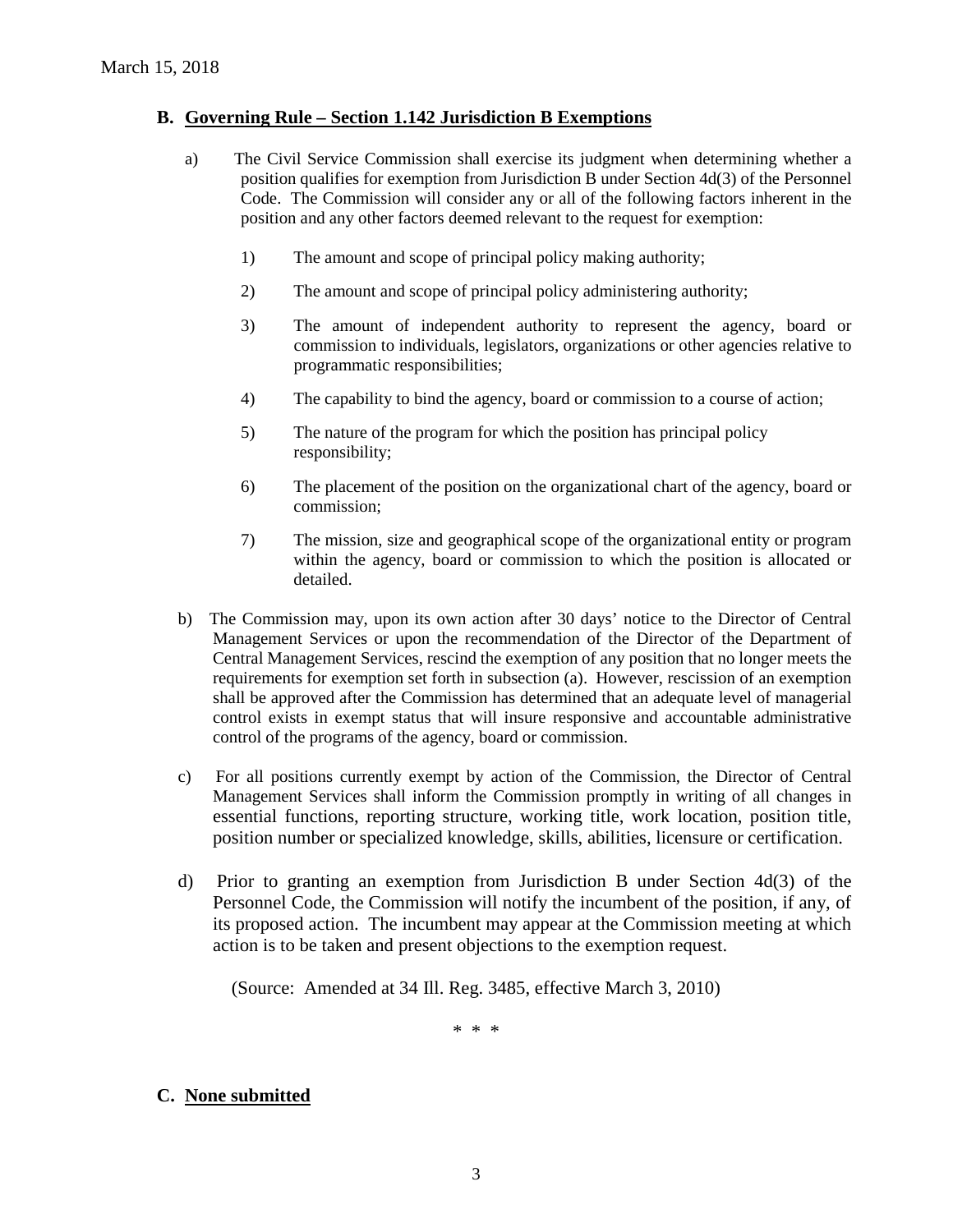## VI. CLASS SPECIFICATIONS

#### **A. Governing Rule – Section 1.45 Classification Plan**

The Commission will review the class specifications requiring Commission approval under the Classification Plan and will approve those that meet the requirements of the Personnel Code and Personnel Rules and conform to the following accepted principles of position classification:

- a) The specifications are descriptive of the work being done or that will be done;
- b) Identifiable differentials are set forth among classes that are sufficiently significant to permit the assignment of individual positions to the appropriate class;
- c) Reasonable career promotional opportunities are provided;
- d) The specifications provide a reasonable and valid basis for selection screening by merit examinations;
- e) All requirements of the positions are consistent with classes similar in difficulty, complexity and nature of work.

The following class titles were submitted for creation and revision by the Director of the Illinois Department of Central Management Services:

## **B. Dental Assistant (revise) Dental Hygienist (revise) Dentist I (revise) Dentist II (revise)**

## **C. Internal Auditor Trainee (revise) Internal Auditor I (revise) Internal Auditor II (create)**

Assistant Executive Director Barris explained that the proposed revisions in Item B were simply an update of the grammar and language used in the classes as they had not been changed since 1990. John Logsdon, Central Management Services Technical Services, confirmed that the union did not respond to the proposed revisions.

Regarding Item C, Assistant Executive Director Barris noted that the Commission's records indicated the Internal Auditor I class was last revised in 2001 and the Internal Auditor Trainee class was last revised in 2004. Barris spoke with Chris Nickols, Central Management Services Technical Services, and Nickols confirmed the last time the classes were revised. Barris asked Nickols if, considering the first line of illustrative examples of work of the Internal Auditor II class specification is almost identical to the first line of the examples of work in the Internal Auditor I class specification, an entirely new class was needed - with a different pay scale - to handle a "variety of situations that could arise in a complex auditing work environment." Nickols explained that the positions currently in the Public Service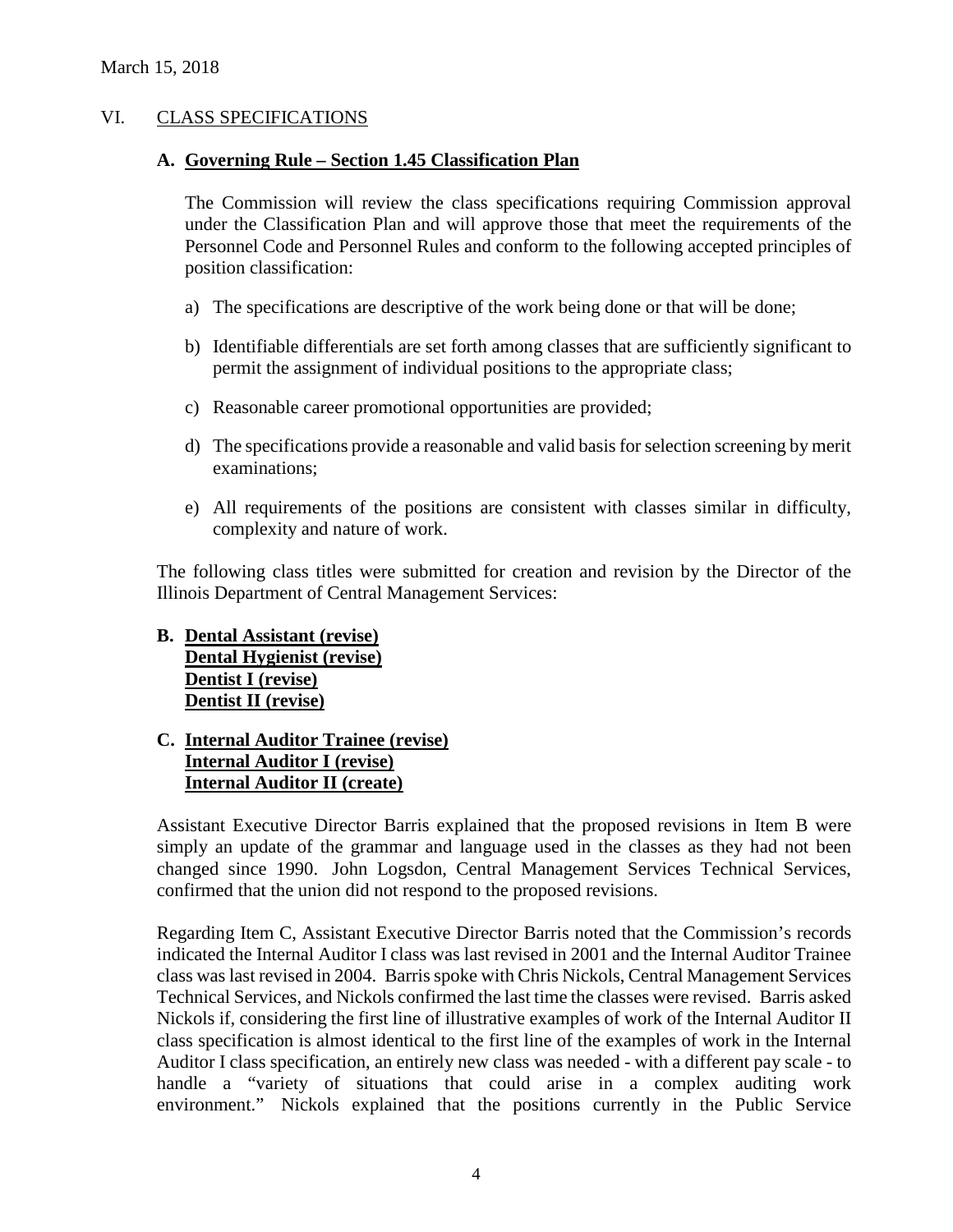Administrator (PSA) and Senior Public Service Administrator (SPSA) classes handled the responsibilities outlined in the proposed Internal Auditor II class. Barris noted that there used to be an Internal Auditor II class which got broad banded to PSA title. Nickols and Logsdon confirmed that the proposed revisions and creations of the classes were undoing the broad banding that occurred in 1993 and 1994. Barris inquired about the terms "Senior Auditor" and "Chief Internal Auditor" used throughout the proposed classes. Logsdon noted that the Chief Internal Auditor position is non-Code. Chris Nickols stated that the goal was to get more specific for an Internal Auditor III which is presently an SPSA and was down the road as a proposed class. Nickols noted there are 13 incumbents in the Internal Auditor I class.

Jack Rakers, the Chief Internal Auditor at Central Management Services, explained that the Internal Auditor II class was necessary to conduct complex audits and it was a big jump from an Internal Auditor I to a PSA which resulted in a loss of personnel. Chairman Sickmeyer asked if the new Internal Auditor II class provides more of a promotional path, and what gets an employee from an Internal Auditor I to an Internal Auditor II class. Rakers replied that it was not just years of service but the types of audits that an employee can perform and specialization and experience in different types of audits.

## **IT WAS MOVED BY COMMISSIONER URLACHER, SECONDED BY COMMISSIONER RYAN, AND THE MOTION ADOPTED 5-0 TO APPROVE THE CREATION AND REVISION OF THE FOLLOWING CLASS TITLES TO BE EFFECTIVE APRIL 1, 2018:**

- **B. Dental Assistant (revise) Dental Hygienist (revise) Dentist I (revise) Dentist II (revise)**
- **C. Internal Auditor Trainee (revise) Internal Auditor I (revise) Internal Auditor II (create)**

**IT WAS MOVED BY COMMISSIONER URLACHER, SECONDED BY COMMISSIONER RYAN, AND THE MOTION ADOPTED 5-0 TO DISAPPROVE ANY CLASS SPECIFICATIONS RECEIVED BY THE COMMISSION STAFF NOT CONTAINED IN THIS AGENDA TO ALLOW ADEQUATE STUDY.**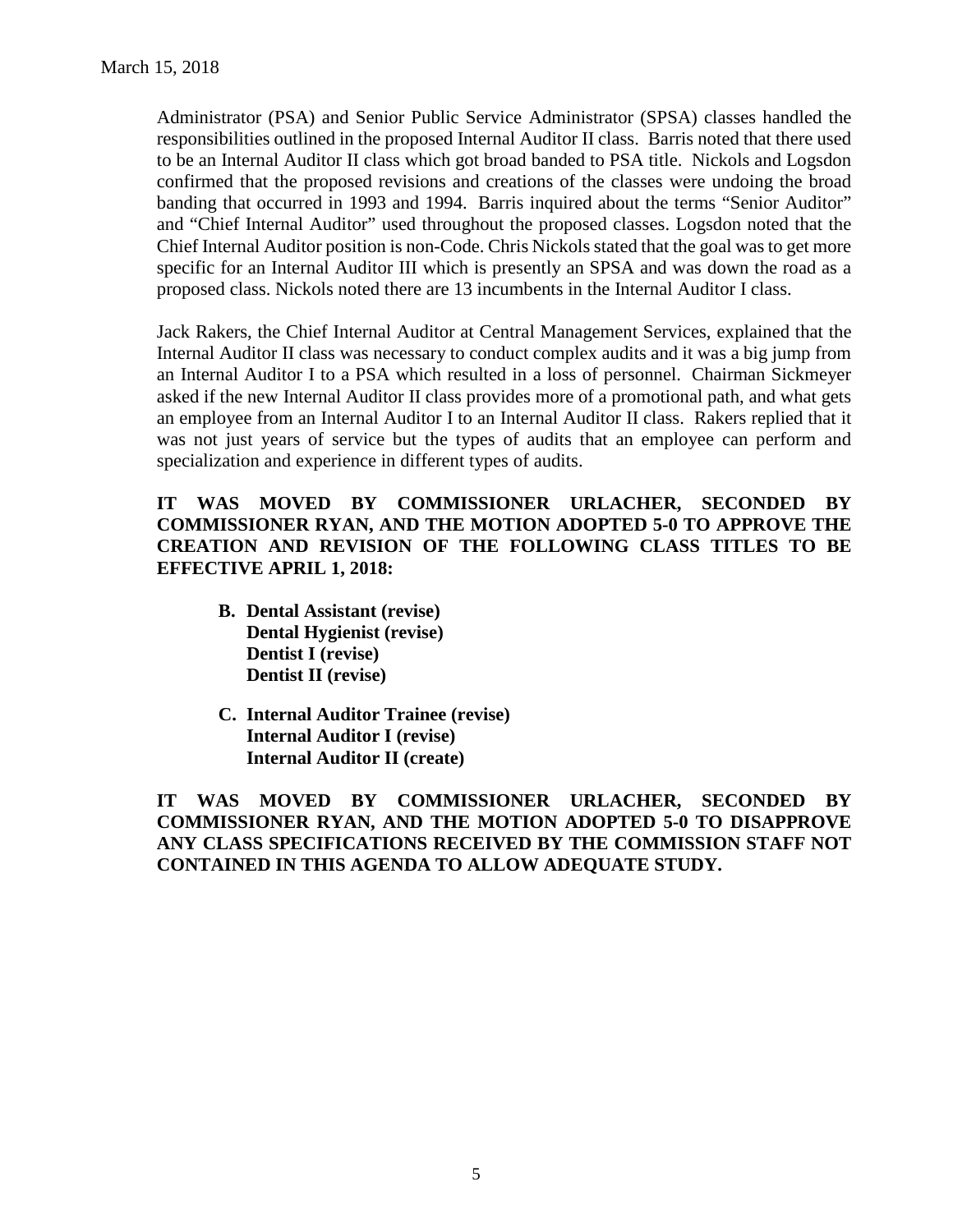### VII. PERSONNEL RULES

#### **A. Civil Service Commission Governing Rule – Section 1.310 Personnel Rules**

The Commission has power to disapprove new rules or amendments to existing rules submitted by the Director of Central Management Services. Such proposed new rules or amendments of existing rules submitted to the Commission shall be accompanied by a report of proceedings attending the prior public hearing required by law with respect to them. If the Commission does not disapprove new rules or any amendment to existing rules within 30 days following the receipt from the Director of Central Management Services, the new rules or amendments have the force and effect of law after filing by the Director with the Secretary of State.

#### **B. None submitted**

**IT WAS MOVED BY COMMISSIONER RYAN, SECONDED BY COMMISSIONER URLACHER, AND THE MOTION ADOPTED 5-0 TO DISAPPROVE ANY AMENDMENTS TO PERSONNEL RULES RECEIVED BY THE COMMISSION STAFF BUT NOT CONTAINED IN THIS AGENDA TO ALLOW ADEQUATE STUDY.** 

#### VIII. MOTION TO CLOSE A PORTION OF THE MEETING

**IT WAS MOVED BY COMMISSIONER FINCH, SECONDED BY COMMISSIONER URLACHER, AND BY ROLL CALL VOTE THE MOTION ADOPTED 5-0 TO CLOSE A PORTION OF THE MEETING PURSUANT TO SUBSECTIONS 2(c)(1), 2(c)(4), AND 2(c)(11) OF THE OPEN MEETINGS ACT.**

| <b>SICKMEYER</b>   | YES. | <b>FINCH</b> | <b>YES</b> |
|--------------------|------|--------------|------------|
| <b>LUECHTEFELD</b> | YES. | <b>RYAN</b>  | <b>YES</b> |
| <b>URLACHER</b>    | YES  |              |            |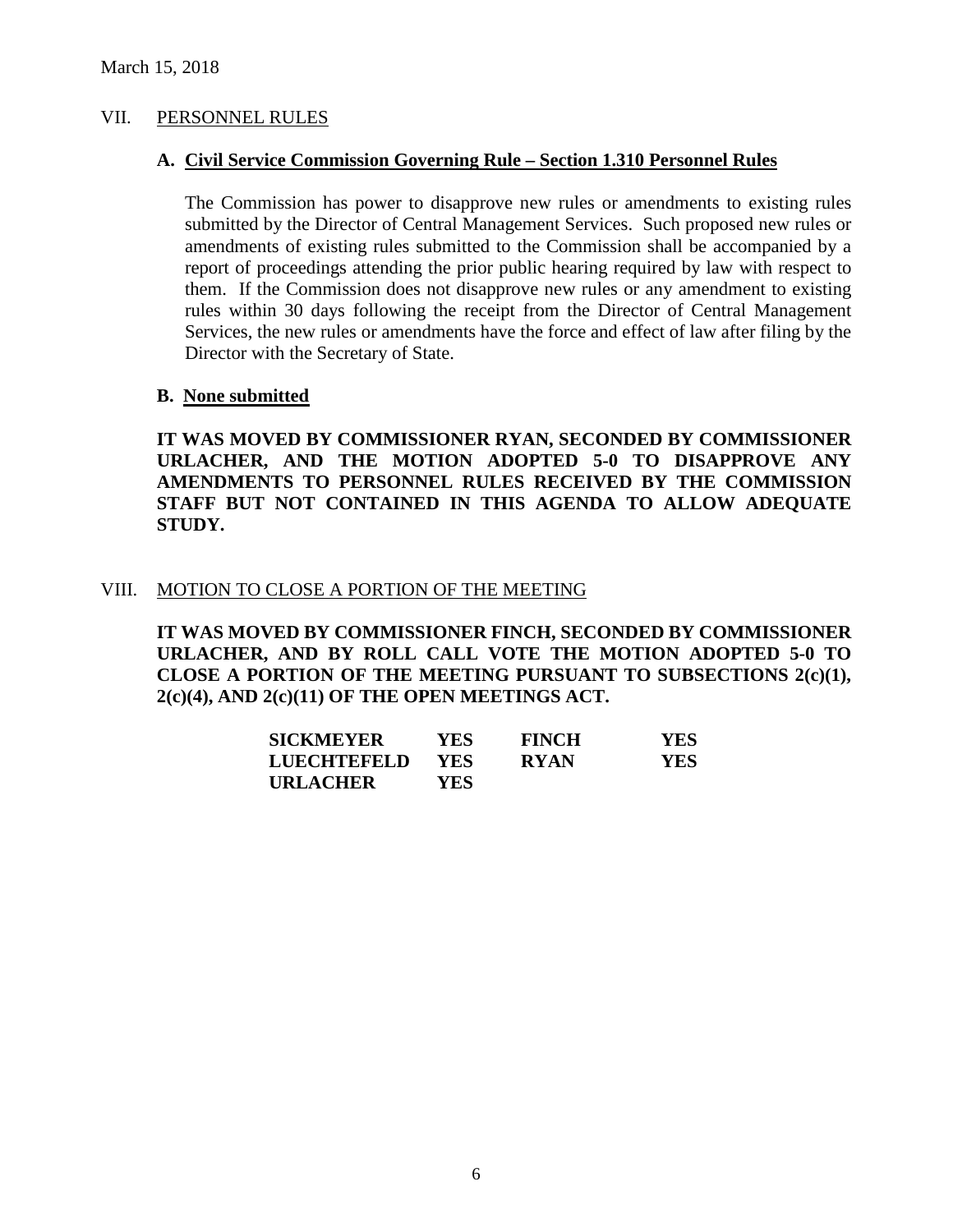## IX. RECONVENE THE OPEN MEETING

Upon due and proper notice, the regular open meeting of the Illinois Civil Service Commission was reconvened at 160 N. LaSalle Street, Suite S-901, Chicago, Illinois and 607 E. Adams Street, Suite 801, Springfield, Illinois by interactive video conference at 11:28 a.m.

### PRESENT

Chairman Timothy D. Sickmeyer; G.A. Finch, David Luechtefeld, Jane Ryan, and Casey Urlacher, Commissioners; and Daniel Stralka, Executive Director, Andrew Barris, Assistant Executive Director, and Sabrina Johnson, Exemption Monitor.

## X. NON-MERIT APPOINTMENT REPORT

Set forth below is the number of consecutive non-merit appointments in each agency as reported by Central Management Services.

| <b>Agency</b>                            | 1/31/18                     | 2/28/18        | 2/28/17           |
|------------------------------------------|-----------------------------|----------------|-------------------|
| Aging                                    |                             |                | $\theta$          |
| <b>Arts Council</b>                      | 3                           | $\overline{2}$ | 0                 |
| <b>Central Management Services</b>       | 4                           | 4              | 0                 |
| <b>Children and Family Services</b>      | 0                           |                | $\theta$          |
| Commerce and Economic Opportunity        |                             |                | 0                 |
| <b>Employment Security</b>               | 9                           | 8              | 0                 |
| Financial and Professional Regulation    | $\overline{2}$              | 0              | 0                 |
| Guardianship & Advocacy                  | 0                           |                | $\mathbf{\Omega}$ |
| <b>Healthcare and Family Services</b>    | 3                           | 3              | 0                 |
| <b>Human Services</b>                    | 22                          | 12             |                   |
| Innovation & Technology                  | 4                           | 6              | 0                 |
| Insurance                                | 0                           |                | 0                 |
| <b>Labor Relations Board-Educational</b> | $\mathcal{D}_{\mathcal{L}}$ |                | 0                 |
| <b>Natural Resources</b>                 | 37                          | 14             |                   |
| Property Tax Appeal Board                | 0                           |                | 0                 |
| Public Health                            | 3                           | 3              | $\mathbf{\Omega}$ |
| <b>State Police</b>                      | 4                           | 6              | 0                 |
| <b>State Retirement Systems</b>          |                             | 0              |                   |
| Transportation                           | 16                          | 21             | 14                |
| Veterans' Affairs                        | 4                           |                | 0                 |
| <b>Workers' Compensation Commission</b>  |                             |                | 0                 |
| <b>Totals</b>                            | 117                         | 89             | 19                |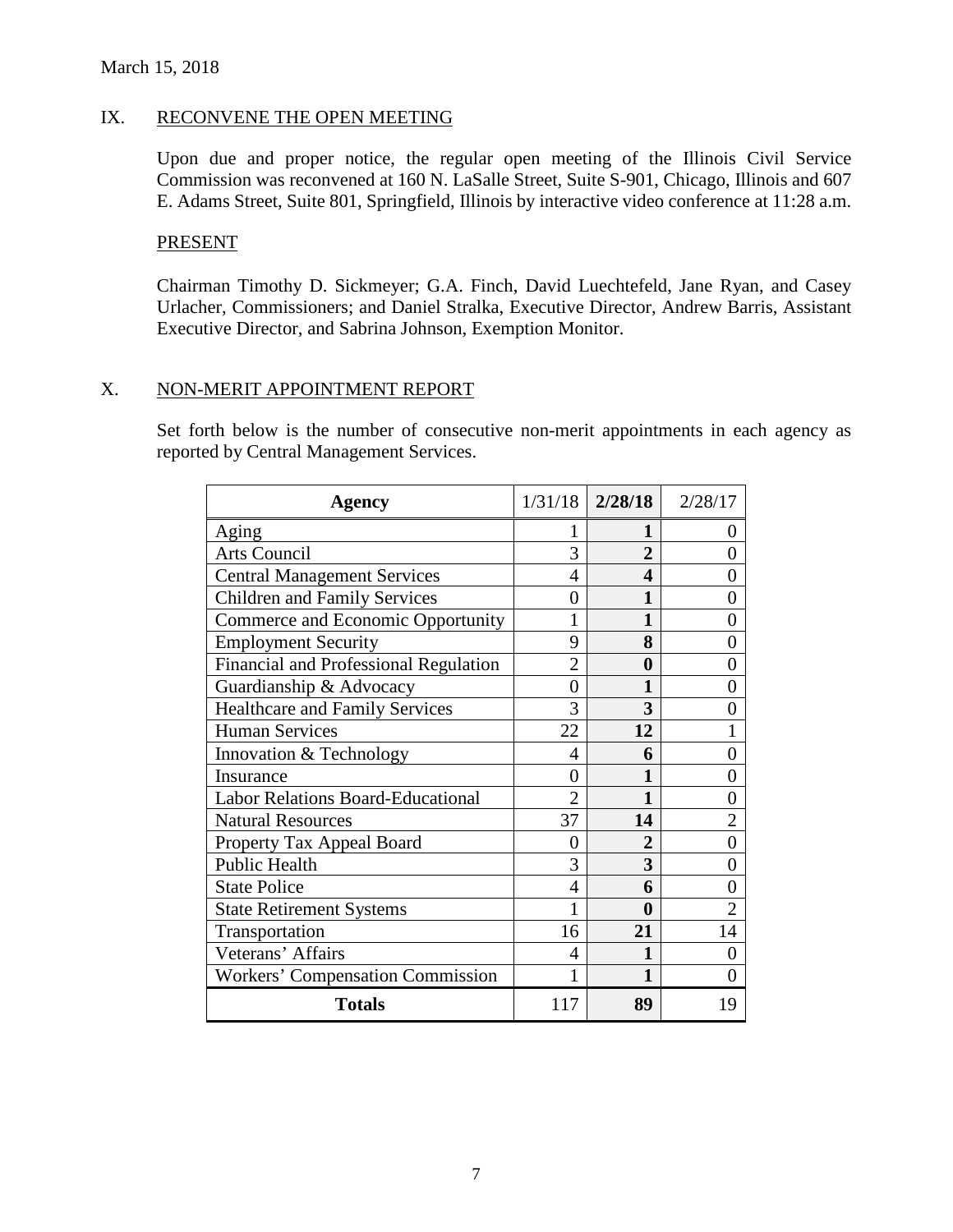### XI. PUBLICLY ANNOUNCED DECISIONS RESULTING FROM APPEALS

#### **DA-10-18**

| Employee    | Lakeisha E. Paden     | <b>Appeal Date</b>   | 8/16/17           |
|-------------|-----------------------|----------------------|-------------------|
| Agency      | <b>Human Services</b> | <b>Decision Date</b> | 2/27/18           |
| Appeal Type | Discharge             | Proposal for         | Discharge upheld. |
| ALJ         | <b>Andrew Barris</b>  | Decision             |                   |

**IT WAS MOVED BY COMMISSIONER URLACHER, SECONDED BY COMMISSIONER RYAN, AND BY ROLL CALL VOTE OF 5-0 THE MOTION ADOPTED TO AFFIRM AND ADOPT THE PROPOSAL OF THE ADMINISTRATIVE LAW JUDGE THAT THE PROVEN CHARGES WARRANT DISCHARGE FOR THE REASONS SET FORTH IN THE PROPOSAL FOR DECISION DATED FEBRUARY 27, 2018.**

| <b>SICKMEYER</b> | YES.       | <b>FINCH</b> | YES |
|------------------|------------|--------------|-----|
| LUECHTEFELD      | <b>YES</b> | <b>RYAN</b>  | YES |
| <b>URLACHER</b>  | YES        |              |     |

#### **DA-13-18**

| Employee    | Brian T. Guthrie     | <b>Appeal Date</b>      | 9/06/17           |
|-------------|----------------------|-------------------------|-------------------|
| Agency      | Corrections          | Decision Date $3/02/18$ |                   |
| Appeal Type | Discharge            | Proposal for            | Discharge upheld. |
| <b>ALJ</b>  | <b>Andrew Barris</b> | Decision                |                   |

**IT WAS MOVED BY COMMISSIONER FINCH, SECONDED BY COMMISSIONER URLACHER, AND BY ROLL CALL VOTE OF 5-0 THE MOTION ADOPTED TO AFFIRM AND ADOPT THE PROPOSAL OF THE ADMINISTRATIVE LAW JUDGE THAT THE PARTIALLY PROVEN CHARGES WARRANT DISCHARGE FOR THE REASONS SET FORTH IN THE PROPOSAL FOR DECISION DATED MARCH 2, 2018.**

| <b>SICKMEYER</b>   | YES-       | <b>FINCH</b> | <b>YES</b> |
|--------------------|------------|--------------|------------|
| <b>LUECHTEFELD</b> | <b>YES</b> | <b>RYAN</b>  | YES        |
| <b>URLACHER</b>    | YES.       |              |            |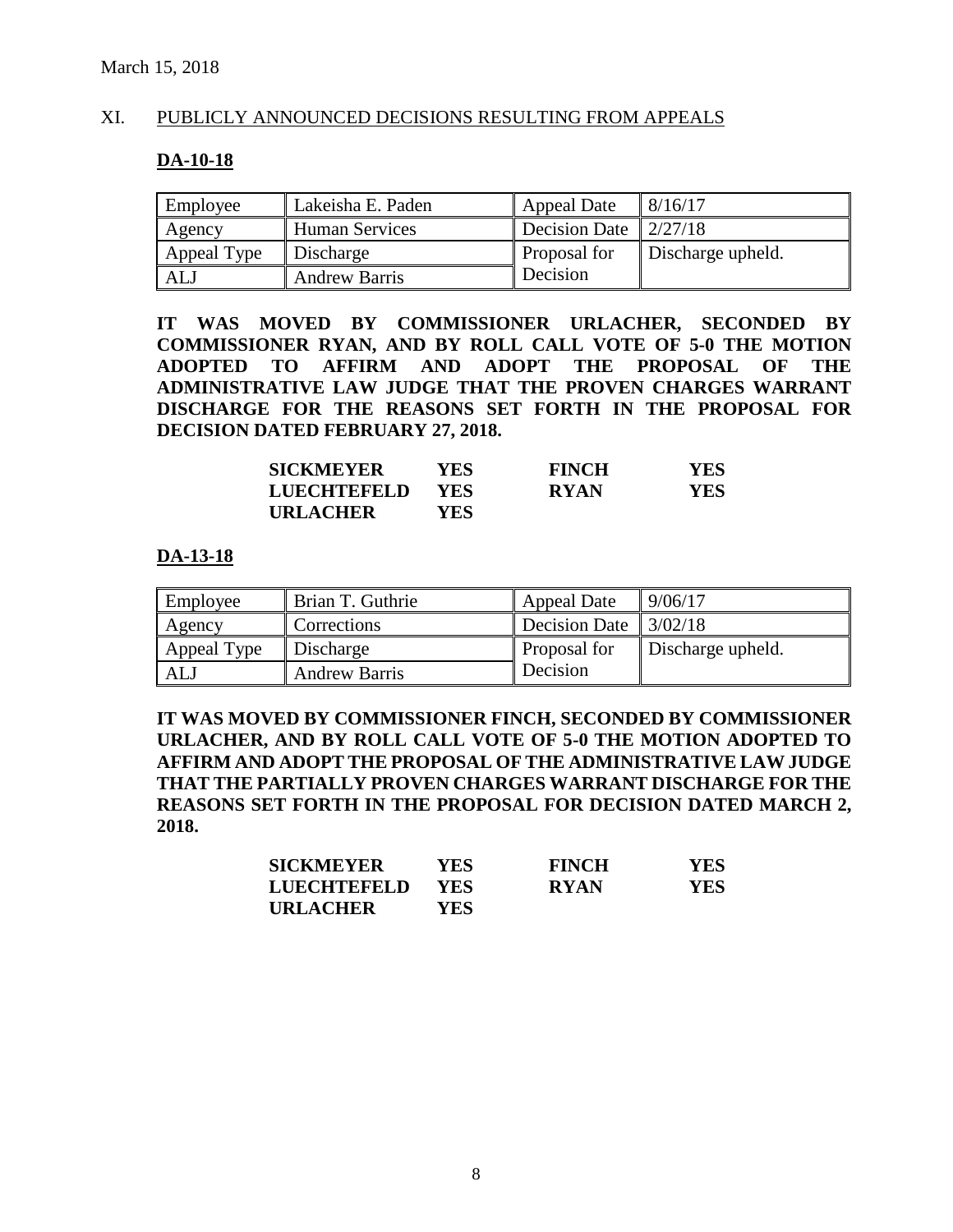## **DA-24-18**

| Employee    | Jeffrey B. Reed | <b>Appeal Date</b>                | 12/07/17          |
|-------------|-----------------|-----------------------------------|-------------------|
| Agency      | Transportation  | Decision Date $\frac{103}{01/18}$ |                   |
| Appeal Type | Discharge       | Proposal for                      | Discharge upheld. |
| ALJ         | Daniel Stralka  | Decision                          |                   |

**IT WAS MOVED BY COMMISSIONER RYAN, SECONDED BY COMMISSIONER URLACHER, AND BY ROLL CALL VOTE OF 5-0 THE MOTION ADOPTED TO AFFIRM AND ADOPT THE PROPOSAL OF THE ADMINISTRATIVE LAW JUDGE THAT THE PARTIALLY PROVEN CHARGES WARRANT DISCHARGE FOR THE REASONS SET FORTH IN THE PROPOSAL FOR DECISION DATED MARCH 1, 2018.**

| <b>SICKMEYER</b> | <b>YES</b> | <b>FINCH</b> | YES |
|------------------|------------|--------------|-----|
| LUECHTEFELD      | YES.       | <b>RYAN</b>  | YES |
| <b>URLACHER</b>  | YES.       |              |     |

#### XII. APPEAL TERMINATED WITHOUT DECISION ON THE MERITS

#### **DA-28-18**

| Employee    | Akeem Hamilton       | <b>Appeal Date</b> | 2/08/18                       |
|-------------|----------------------|--------------------|-------------------------------|
| Agency      | Corrections          | Decision Date      | 2/20/18                       |
| Appeal Type | Discharge            | Proposal for       | Dismissed subject to approval |
| ALJ         | <b>Andrew Barris</b> | Decision           | of Commission; withdrawn.     |

**IT WAS MOVED BY COMMISSIONER URLACHER, SECONDED BY COMMISSIONER RYAN, AND BY ROLL CALL VOTE OF 5-0 THE MOTION ADOPTED TO AFFIRM AND ADOPT THE PROPOSAL OF THE ADMINISTRATIVE LAW JUDGE TO DISMISS THE APPEAL AS IT WAS WITHDRAWN.**

| <b>SICKMEYER</b>   | YES- | <b>FINCH</b> | YES. |
|--------------------|------|--------------|------|
| <b>LUECHTEFELD</b> | YES. | <b>RYAN</b>  | YES. |
| <b>URLACHER</b>    | YES  |              |      |